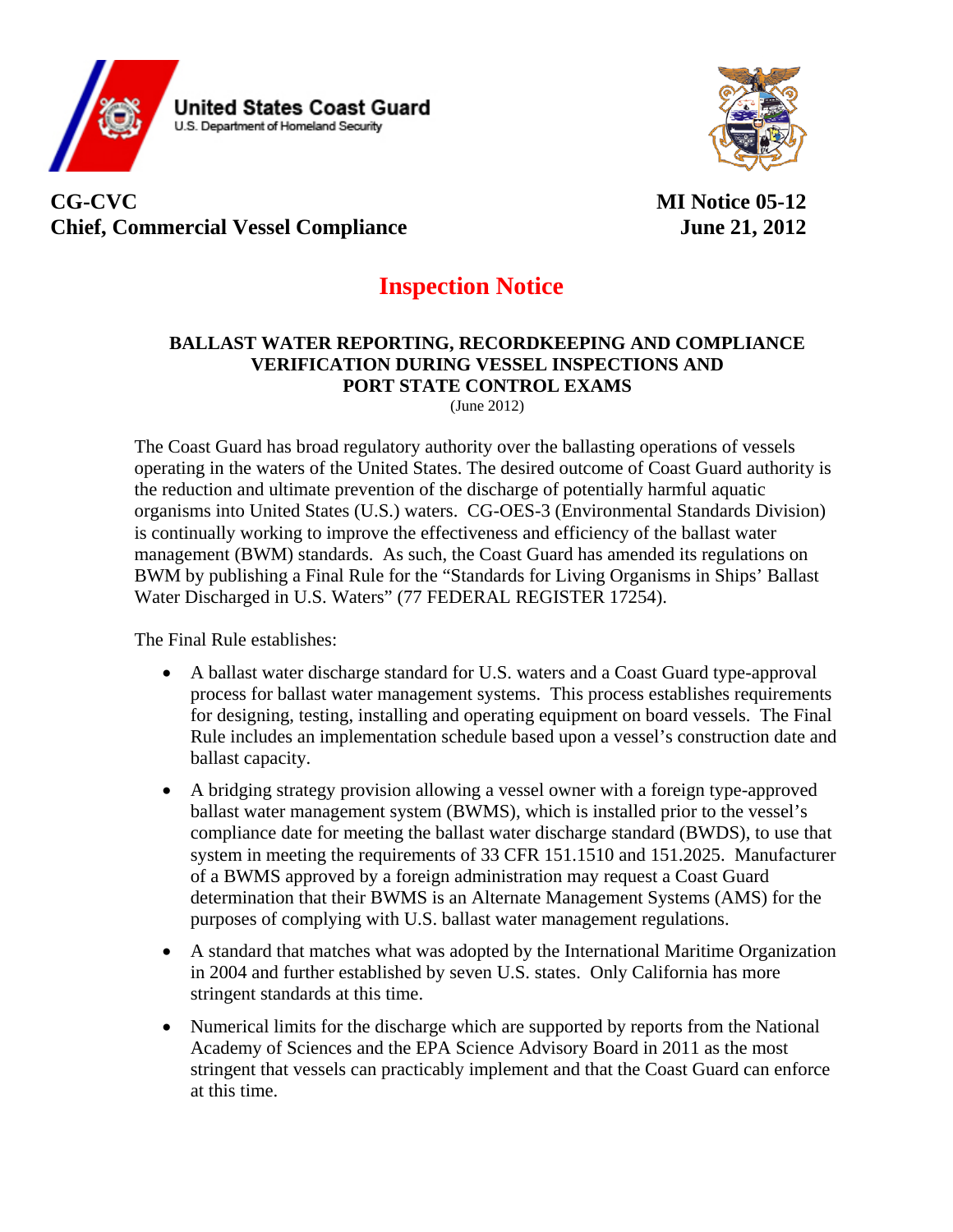Currently, the Navigation and Inspection Circular (NVIC) 07-01, Change 1 - *Ballast Water Management for the Control of Aquatic Nuisance Species in the Waters of the United States*; provides guidance for Coast Guard personnel, vessel owners and operators, masters and shipping agents and persons-in-charge concerning compliance with, and enforcement of, the U.S. Coast Guard's existing Ballast Water Management (BWM) Program. However, the Coast Guards Final Rule effective June 21, 2012 contains additional requirements which are not addressed in NVIC 07-01, Change 1. This Marine Inspection Notice provides guidance to bridge the gap between BWM practices remaining in effect and the implementation dates requiring Ballast Water Treatment Systems (BWTS) to be installed and utilized onboard a vessel.

Therefore, effective immediately, until NVIC 07-01, Change 1 is amended to reflect the regulatory changes, this notice will serve as interim guidance for both Marine Inspectors (domestic) and Port State Control Officers (foreign) when conducting BW inspections/examinations.

#### Pre-inspection:

1. Prior to attending a vessel scheduled for an inspection/PSC exam, inspection personnel should verify that a BWM report was submitted to the NBIC by querying the NBIC database. This can be done by using the button labeled "NBIC", adjacent to the "EQUASIS" button, which can be found in the middle of the window when the MISLE "CG Activity History" tab is open.

| Name: APL ENGLAND<br>Flag: SINGAPORE                                                                     |                                                                                                                           |                                                                                                                                                      |                                                                                                                                      | Primary VIN: 9218650<br>VIN Type: IMO Number<br>Call Sign: 9VDD2                                                     |                                                                                                                                   |                                                                                                        | All Involved Parties<br>Ballast<br>Bilge                                                                                                                                                                                                    |  |
|----------------------------------------------------------------------------------------------------------|---------------------------------------------------------------------------------------------------------------------------|------------------------------------------------------------------------------------------------------------------------------------------------------|--------------------------------------------------------------------------------------------------------------------------------------|----------------------------------------------------------------------------------------------------------------------|-----------------------------------------------------------------------------------------------------------------------------------|--------------------------------------------------------------------------------------------------------|---------------------------------------------------------------------------------------------------------------------------------------------------------------------------------------------------------------------------------------------|--|
| Involved Parties                                                                                         |                                                                                                                           | Particulars<br>Į.<br><b>Highlights</b>                                                                                                               | Design Highlights                                                                                                                    | <b>USCG</b><br>Certificate                                                                                           |                                                                                                                                   | <b>CG Activity</b><br><b>History</b>                                                                   | 鲕<br>Boiler<br>$\mathbb{R}^n$<br>Cargo<br>uny<br>COD Information                                                                                                                                                                            |  |
| Activity ID<br>3101326<br>2834904<br>2493472<br>3102594<br>2266774<br>2266774<br>1966652<br>1773852<br>∢ | Start Dt.<br>2007/11/19<br>2006/12/05<br>2005/09/15<br>2007/11/21<br>2004/12/30<br>2004/12/30<br>2003/12/18<br>2003/04/14 | Activity Type<br>Vessel Operational<br>Vessel Operational<br><b>Vessel Sighting</b><br>Boarding<br>Boarding<br>Boarding<br>Boarding<br>Boarding<br>Ш | Activity Sub Type<br>Security Boarding [<br>Positive Control Me<br>Security Boarding [<br>Positive Control Me<br>Positive Control Me | Orig. Port<br>SEC LA/LB<br><b>SEC LA/LB</b><br>AIRS Sacto<br>SEC LA/LB<br>MSO Pug<br>MSO Pug<br>MSO LALB<br>MSO LALB | Owner<br><b>SEC LA/LB</b><br><b>SEC LA/LB</b><br>AIRS Sacto<br>SEC LA/LB<br>SEC PatS<br>SEC PatS<br><b>SEC LA/LB</b><br>SEC LA/LB | Status $\sim$<br>$Closed \equiv$<br>Closed<br>Open -<br>Closed<br>Closed<br>Closed<br>Closed<br>Closed | Communication<br>۵N<br><b>Construction Details</b><br>uny<br><b>CSR</b> Information<br>Deficiency History<br>uny.<br>Documents<br>$\mathbf{r}_1$<br>Electrical<br><b>Red Emergency Data</b><br>Firefighting<br>Groups<br>$\rightarrow$ Hull |  |
| Weapons on board:<br>Weapon Type                                                                         | Display Activities Marked Deleted                                                                                         | لمباد<br><b>NBIC</b><br>Title II                                                                                                                     | A<br>equasis                                                                                                                         | <b>Vessel Arrivals</b><br>Serial #                                                                                   |                                                                                                                                   | ╳<br><b>Export To Excel</b>                                                                            | <b>REA</b> Lifesaving<br><b>dd</b> Lookouts<br>验<br>Maneuverability<br><b>Manning Requirements</b><br>Miscellaneous Systems<br>Navigation<br>Notes (2)                                                                                      |  |
| Home                                                                                                     | <b>Vessel Utilities</b>                                                                                                   | Vessel Search                                                                                                                                        | <b>Vessel Critical</b><br>Profile                                                                                                    | Close                                                                                                                |                                                                                                                                   | Help                                                                                                   | ھ<br><b>Operational Controls</b><br><b>Pollution Prevention</b><br>r.<br>Propulsion<br>Routes and Conditions<br>Tonnage&Dimension<br><b>UserFee</b><br>- 15<br>Vessel Details                                                               |  |

National Ballast Information Clearinghouse (NBIC) data can be accessed at http://cgweb.comdt.uscg.mil/g-ms/g-mso/compliance.htm

NOTE: Searches can be made using a vessel's IMO or other official number, name, owner, USCG sector, state, port or time frame, as well as combinations of these fields.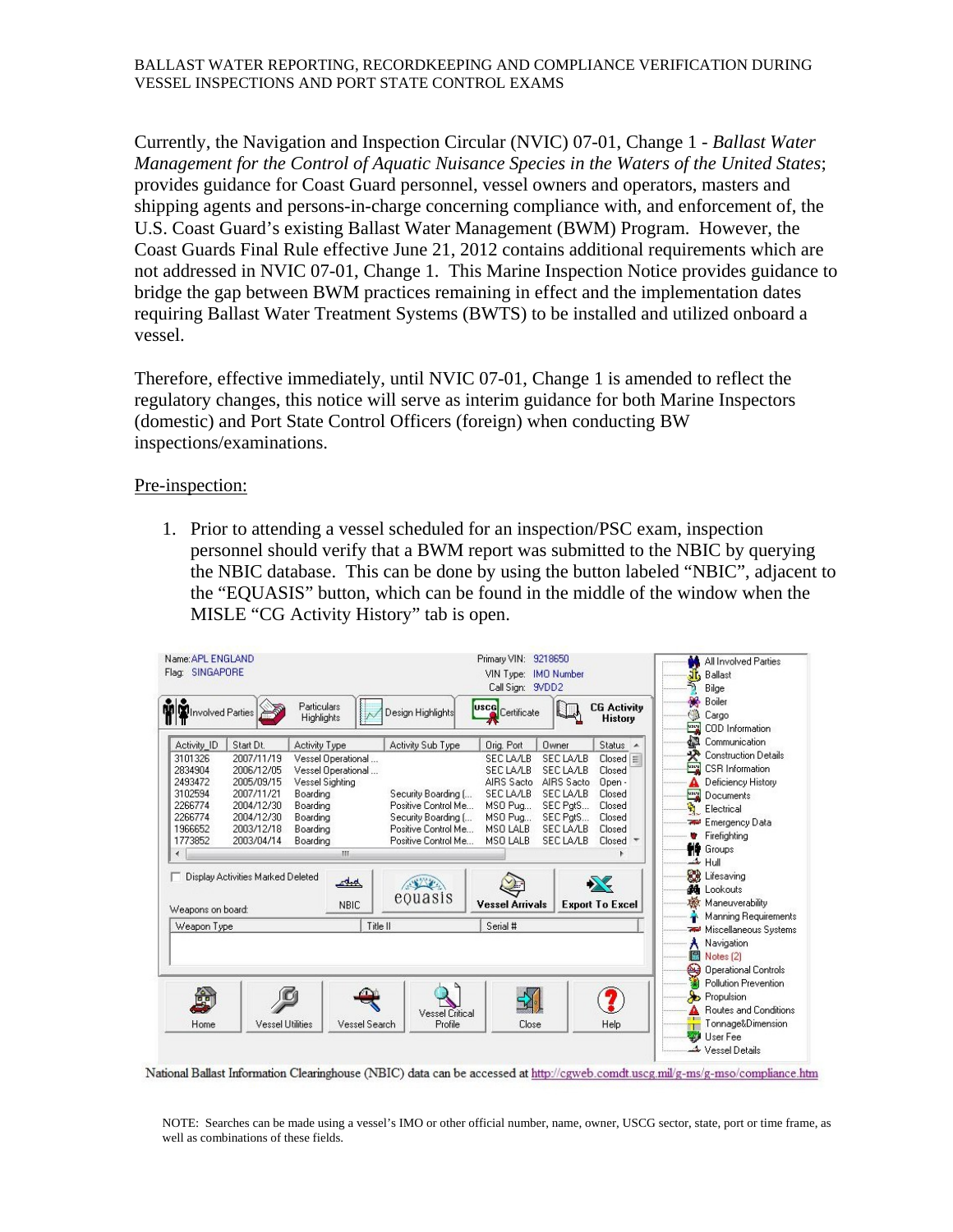BALLAST WATER REPORTING, RECORDKEEPING AND COMPLIANCE VERIFICATION DURING VESSEL INSPECTIONS AND PORT STATE CONTROL EXAMS

2. The NBIC database, along with ballast water program related information is also accessible by clicking on the hyperlink found at the bottom of the window whenever a "Vessel Description Summary" tab is open.

<http://cgweb.comdt.uscg.mil/g-ms/g-mso/compliance.htm>

3. Due to their unique situation, reporting forms for vessels arriving into the Great Lakes through the locks at Massena, New York are handled differently. These can be found at<http://invasions.si.edu/cgi/uscg/massena>.

NOTE: The NBIC database is updated several times a day during normal business hours with information that has been vetted through the NBIC data review process. Reports received outside of these times (i.e. after 5 p.m. Eastern time, weekends and holidays) are available for viewing by USCG personnel in their raw (as submitted) form and will not highlight any missing or incorrect information.

- 4. Units should cross check the NBIC data with Ship Arrival Notification System (SANS) data to identify possible non-compliance by a vessel scheduled to arrive in their sector. Additionally, units should review the BWM reporting history. The results of this search may establish clear grounds for expanding a BW exam during a PSC exam or Inspection. This report can also be compared with the vessel's onboard records should an inspection/examination take place.
- 5. Absence of a report in the NBIC database, or a report being flagged as unacceptable by NBIC, does not necessarily mean the vessel is in violation of the mandatory BW reporting requirements. *However*, when put into context with the vessel's reporting history these could be considered sufficient clear grounds to expand the BW inspection/examination.

NOTE: A missing or incomplete report in an otherwise good reporting history would not constitute clear grounds. Note also a webbased BWM Lookout List that identifies vessels with a history of either not reporting or submitting inaccurate or incomplete BWM reports to the NBIC is under development. Units will be notified when it becomes operational.

Inspection/Exam: Currently, BWM practices (BW exchange >200nm) remains in effect until the implementation date that mandates the installation and use of BWTS onboard vessels<sup>[1](#page-2-0)</sup>. These implementation dates for both the Great Lakes/Hudson River and Waters of the U.S. are located in 33 CFR Subpart C (§ 151.1500) & Subpart D (§ 151.2000). Therefore, the following inspection/exam guidance shall be followed:

- 1. During the scheduled inspection/PSC exam, MI's/PSCO's should conduct a BW inspection/exam in accordance with Enclosures (3) and (5) of NVIC 07-04 (Change 1). A key element is verification that vessel operators have submitted ballast water reports in accordance with the ballast water regulations per 33 CFR 151 – Subparts C and D.
- 2. The only new requirement for vessels that comes into effect on June 21, 2012 is for the incorporation of vessel specific biofouling management and sediment management plans in the already required vessel ballast water management plan, in accordance with 33 CFR  $151.2050(g)(3)$ . Inspectors and PSCOs shall verify a plan meeting these requirements is on board the vessel. Keeping separate Biofouling Management and Sediment Management Plans on board, and referencing them in the Ballast Water

l

<span id="page-2-0"></span><sup>1</sup> Unless another BWM method, as prescribed in 33 CFR 151.2025 is utilized.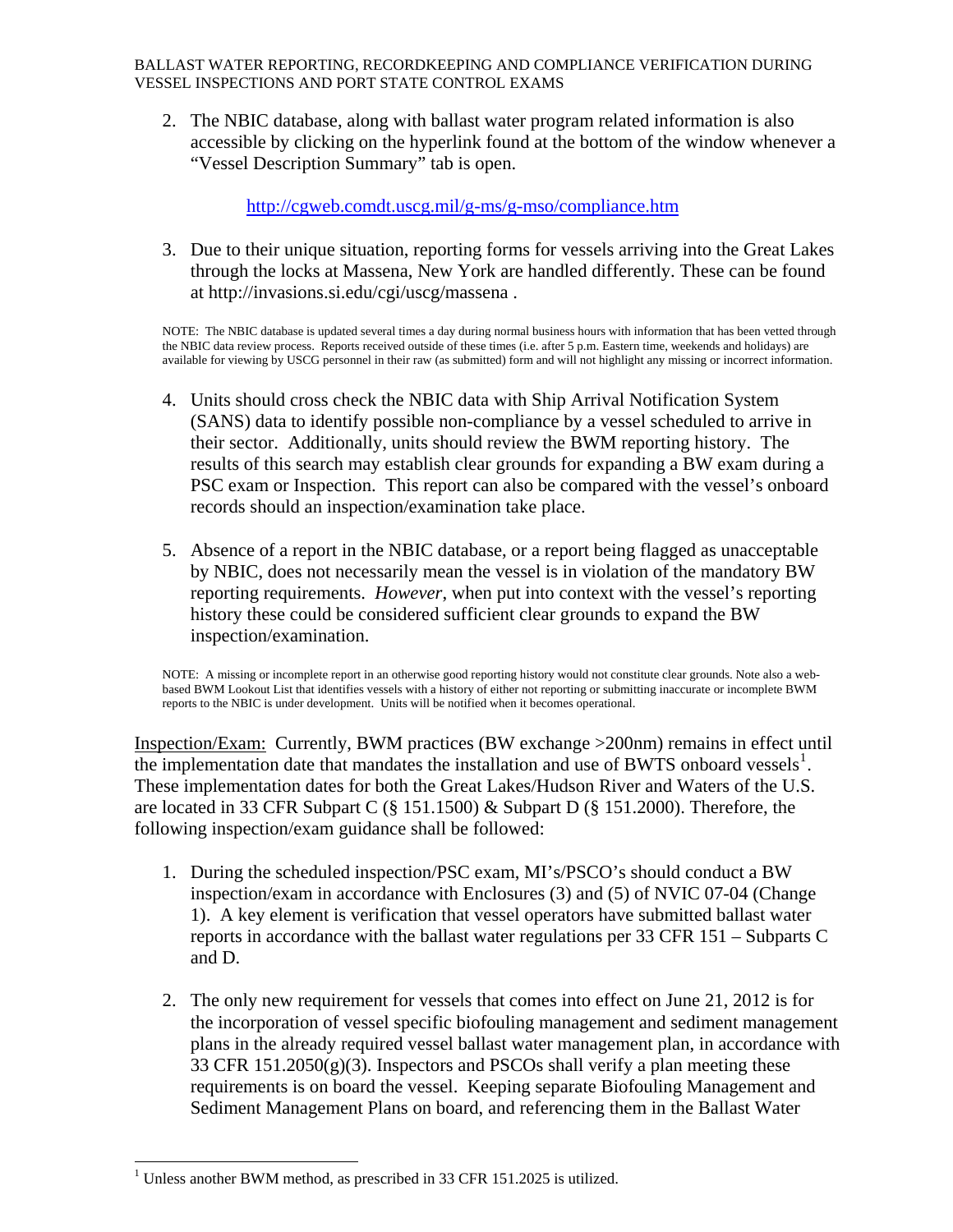Management Plan, would comply with Coast Guard requirements under 33 CFR §  $151.2050(g)(3)$ .

- 3. Units that identify a vessel which is not in compliance with the reporting requirements should take enforcement action in accordance with Enclosure (4) of NVIC 07-04 (Change 1).
- 4. Additionally, units shall issue deficiency reports to vessels which have not submitted a pre-arrival BW report, or an amended form when requested by NBIC as follows:
	- a. U.S. flagged vessels: Issue a CG-835 requiring the master to submit a BW report prior to sailing (Cite: 33CFR151.2041).
	- b. Foreign flagged vessels: Issue a CG-5437A & CG-5437B requiring the master to submit a BW report (Cite: 33CFR151.2041 - Code 17)

NOTE: For both domestic and foreign vessels, the report (whether an initial or amended) should accurately reflect the vessels BWM activities for the current port call.

- 5. Vessels enrolled in the Coast Guard's voluntary Shipboard Technology Evaluation Program (STEP) may use a ballast water treatment (BWT) system as part of their BWM program. Information pertaining to STEP is located in Navigation and Vessel Inspection Circular 01-04; Enclosure (4) describes the required documentation that must be maintained on board the vessel and Enclosure (5) discusses how to verify vessel compliance. Vessels enrolled in STEP are identified in MISLE by a special note.
- 6. The Coast Guard type-approval (see 33 CFR § 151.2025 & 46 CFR part 162) process for BWT system is currently under development. Until BWT systems approved<sup>[2](#page-3-0)</sup> by the Coast Guard are required, the most viable BWM option available to vessels (non-STEP) for discharging ballast water into waters of the United States remains the midocean ballast water exchange. However, the presence of flag administration approved BWT technologies on aboard non-U.S. Flagged vessel is acceptable for discharging ballast water into waters of the United States as long as the system is accepted by the U.S. Coast Guard as an Alternate Management System (AMS) (see -33 CFR § 151.2026). Further guidance regarding AMS is available at: [http://www.uscg.mil/environmental\\_standards/](http://www.uscg.mil/environmental_standards/). Vessels utilizing a BWT system for BWM that have not been accepted by the Coast Guard as an AMS will not be permitted to discharge treated BW in U.S. Waters and will be required to continue the implementation of the mid-ocean BW exchange.
- 7. MI's/PSCO's should verify at the beginning of the exam if BWT technologies are part of the vessel's BWM plan. If a non-STEP vessel has installed a BWT system, make note of the treatment technology (i.e. filtration, ultraviolet radiation, chlorination) and that the method/system is approved by the flag state's Administration. Additionally, confirm if the BWT system has been accepted by the Coast Guard as an AMS.

<span id="page-3-0"></span>l  $2^2$  CG type-approved; this does not mean units operating under a CG approved Alternate Management System (AMS).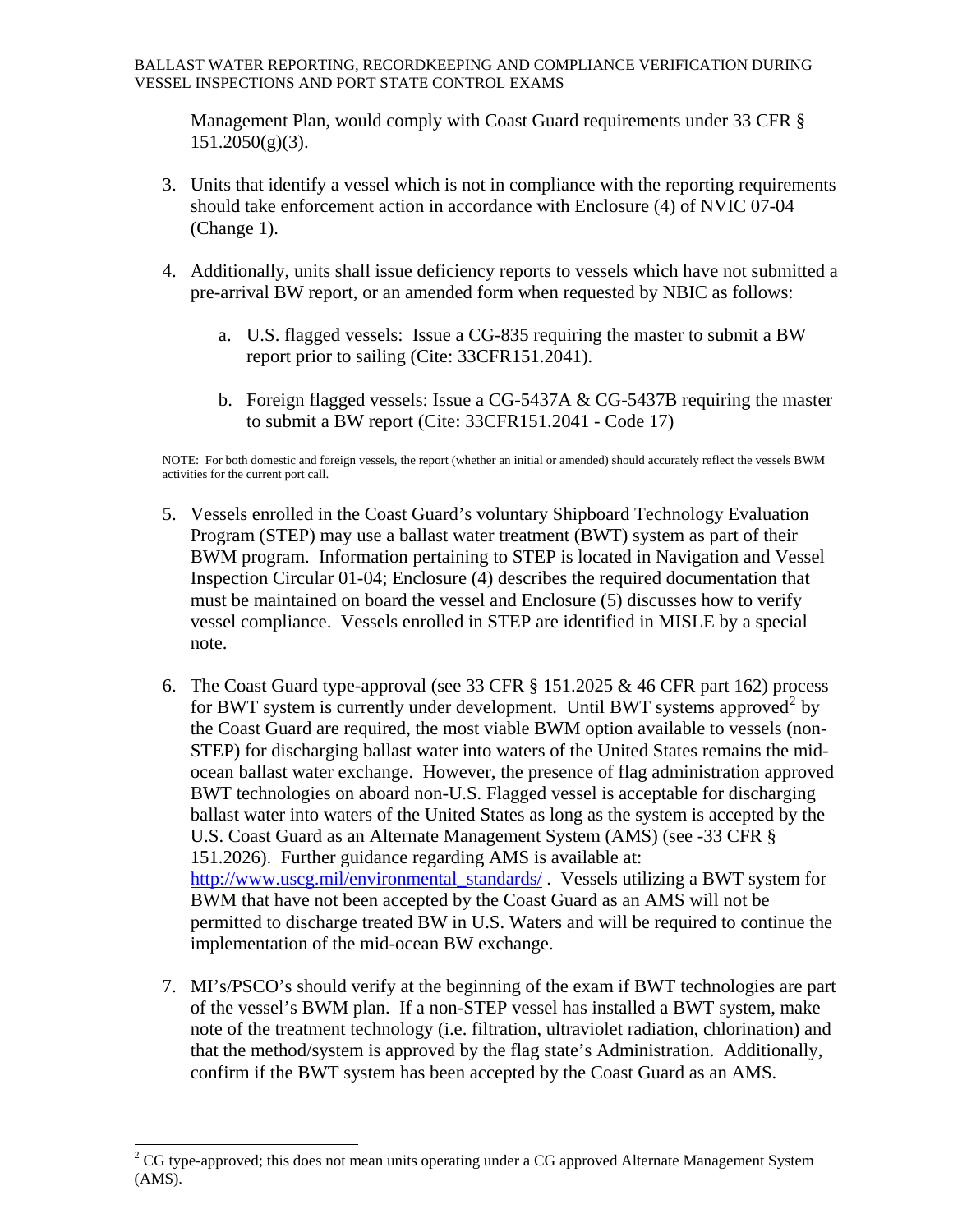BALLAST WATER REPORTING, RECORDKEEPING AND COMPLIANCE VERIFICATION DURING VESSEL INSPECTIONS AND PORT STATE CONTROL EXAMS

8. Units will not conduct ballast water sampling for vessels utilizing a BWT system, regardless of the operational status of the BWT system at the time of the exam. MI's/PSCO's should review the BWT system by referencing the vessel's BWM plan, and familiarize themselves with the method and any hazards associated with the BWT system, including any Material Safety Data Sheets (MSDS).

Post-inspection documentation:

- 1. Document all BWE activity and actions in the appropriate MISLE section.
- 2. Pay particular attention to verifying and updating the vessel's ballast system information in MISLE.

| Type<br>Water                                             | Other Type Description | Capacity<br>5953 | Measurement<br>Metric Tons (Liquid) | <b>Fixed Ballast</b> | Individual Modifiy by<br>Newsham, Scott A. |  |
|-----------------------------------------------------------|------------------------|------------------|-------------------------------------|----------------------|--------------------------------------------|--|
| ∢                                                         | m                      |                  |                                     |                      | k                                          |  |
| Ballast Type:<br>Water<br>Other Ballast Type Description: | Capacity:              |                  | 5953 Metric Tons (Liquid)           | Units                | Fixed Ballast?                             |  |
|                                                           |                        | Save             | ĸ<br>n<br>Cancel                    |                      |                                            |  |
| (Version 4.0.10)                                          |                        |                  |                                     |                      | Close<br>Help                              |  |

- 3. If the vessel is not enrolled in STEP and has an installed BWT system, notify CG-5224 by e-mail at [environmental\\_standards@uscg.mil](mailto:environmental_standards@uscg.mil) and provide the examination's MISLE Activity number and the name of the BWT in use.
- 4. After inspecting a STEP vessel, enter the following text into MISLE under the "Vessel Inspection Activity, Narrative" tab: "EXPERIMENTAL BALLAST WATER TREATMENT SYSTEM VERIFIED IAW NVIC 01-04. PERFORMANCE LOG AND REPORTING FORMS EXAMINED.

### Additional Sources of Information:

1. The Environmental Standards Division maintains a BWM web page containing current regulations, regulatory development activity and compliance guidance at:

[http://www.uscg.mil/environmental\\_standards/](http://www.uscg.mil/environmental_standards/)

2. Units wishing to view historical NBIC data of BW discharge activities in their COTP zone may visit the public NBIC homepage at: <http://invasions.si.edu/nbic>